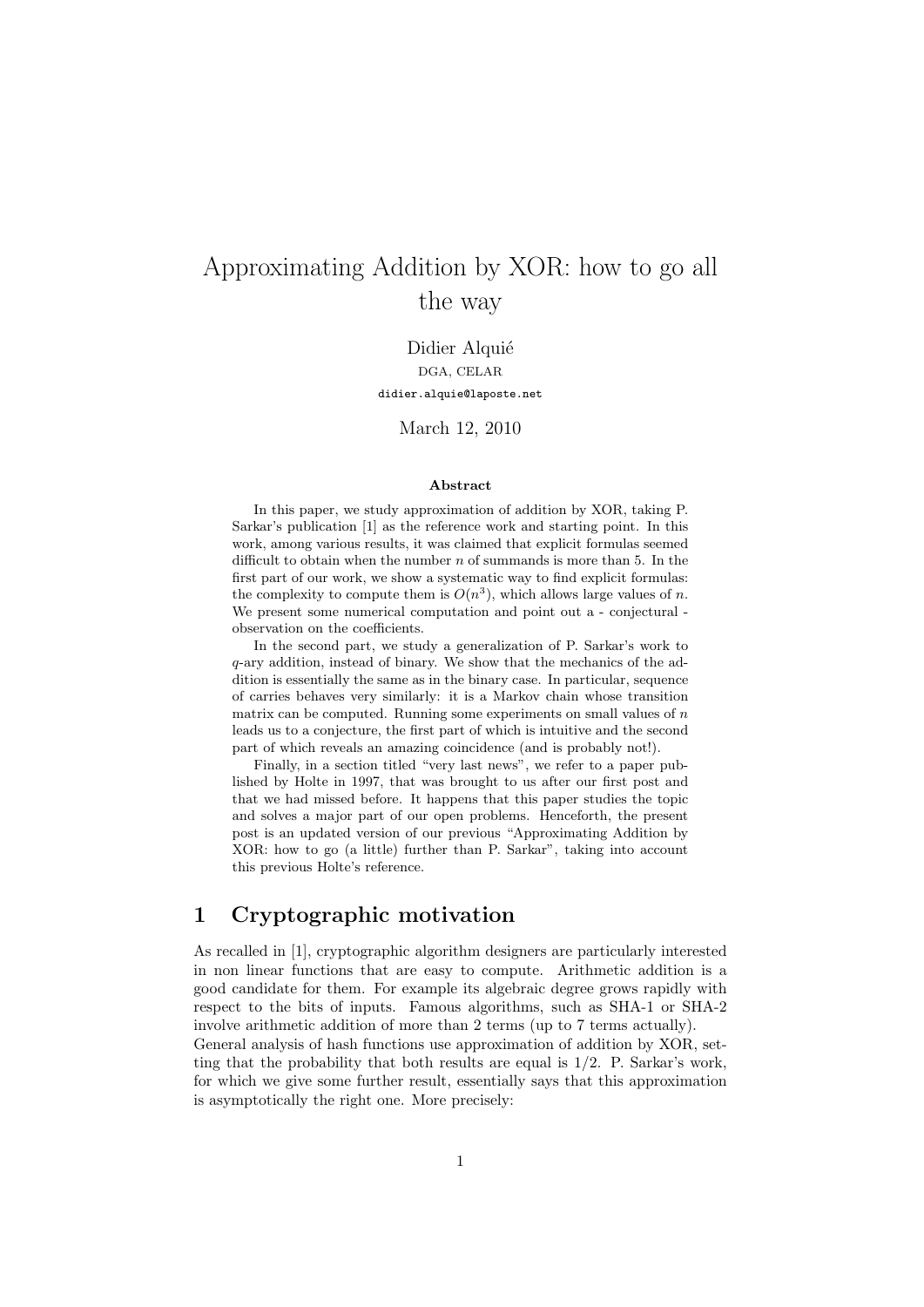- when the number  $n$  of summands is fixed, the probability that the *i*-th bit of addition and XOR are equal has a limit when  $i \rightarrow +\infty$ , equal to 1/2 if *n* is even, and to  $1/2 + (-1)^{(n-1)/2} \varepsilon_n$  for odd *n*;
- $\varepsilon_n \to 0$  as  $n \to +\infty$ .

In other words, replacing addition by XOR, you are doing a good approximation unless there are "few" odd summands.

### 2 P. Sarkar's results

In this section, we recall the notations and results obtained by P. Sarkar [1], who himself refers a paper by Meier and Staffelbach [2].

#### 2.1 Notations

Let  $X^{(1)}, \ldots, X^{(n)}$  be integers, and  $X_i^{(k)}$  is the *i*-th bit of the binary expansion of  $X^{(k)}$ . 0-th bit is the least significant bit. Arithmetic addition on integers is denoted by + while XOR is denoted by  $\oplus$ . Following P. Sarkar's notations, we define, for  $i \geq 0$ :

- $L_i^{(n)} = X_i^{(1)} \oplus \ldots \oplus X_i^{(n)};$
- $S_i^{(n)}$  is the *i*-th bit of  $X^{(1)} + \cdots + X^{(n)}$ ;
- $B_i^{(n)} = X_i^{(1)} + \cdots + X_i^{(n)};$
- $A_i^{(n)}$  is the carry output by the *i*-th column of the addition. It is convenient to set  $A_{-1}^{(n)} = 0$ .

The following draw is the traditional "young child" representation of the arithmetic addition:

| $\cdots$ | $A_i^{(n)}$                         | $\cdots$ | $A_0^{(n)}$          |               | Carry     |
|----------|-------------------------------------|----------|----------------------|---------------|-----------|
| $\cdots$ | $X_i^{(1)}$                         | $\cdots$ | $X_1^{(1)}$          | $X_0^{(1)}$   | Summand#1 |
|          | $\ldots X_i^{(2)}$                  |          | $\cdots X_1^{(2)}$   | $X_0^{(2)}$   | Summand#2 |
| .        |                                     |          |                      |               |           |
|          | $\ldots X_i^{(n)} \ldots X_1^{(n)}$ |          |                      | $X_0^{(n)}$   | Summand#n |
|          | $\ldots S_i^{(n)}$                  |          | $\ldots$ $S_1^{(n)}$ | $S^{(n)}_{0}$ |           |

while the following is a similar representation for binary addition. Of course, addition is columnwise and no carry appears.

. . . X(1) i . . . X(1) <sup>1</sup> X (1) 0 Summand#1 ⊕ . . . X(2) i . . . X(2) <sup>1</sup> X (2) 0 Summand#2 ⊕ . . . . . . ⊕ . . . X(n) i . . . X(n) <sup>1</sup> X (n) 0 Summand#n . . . L(n) i . . . L(n) <sup>1</sup> L (n) 0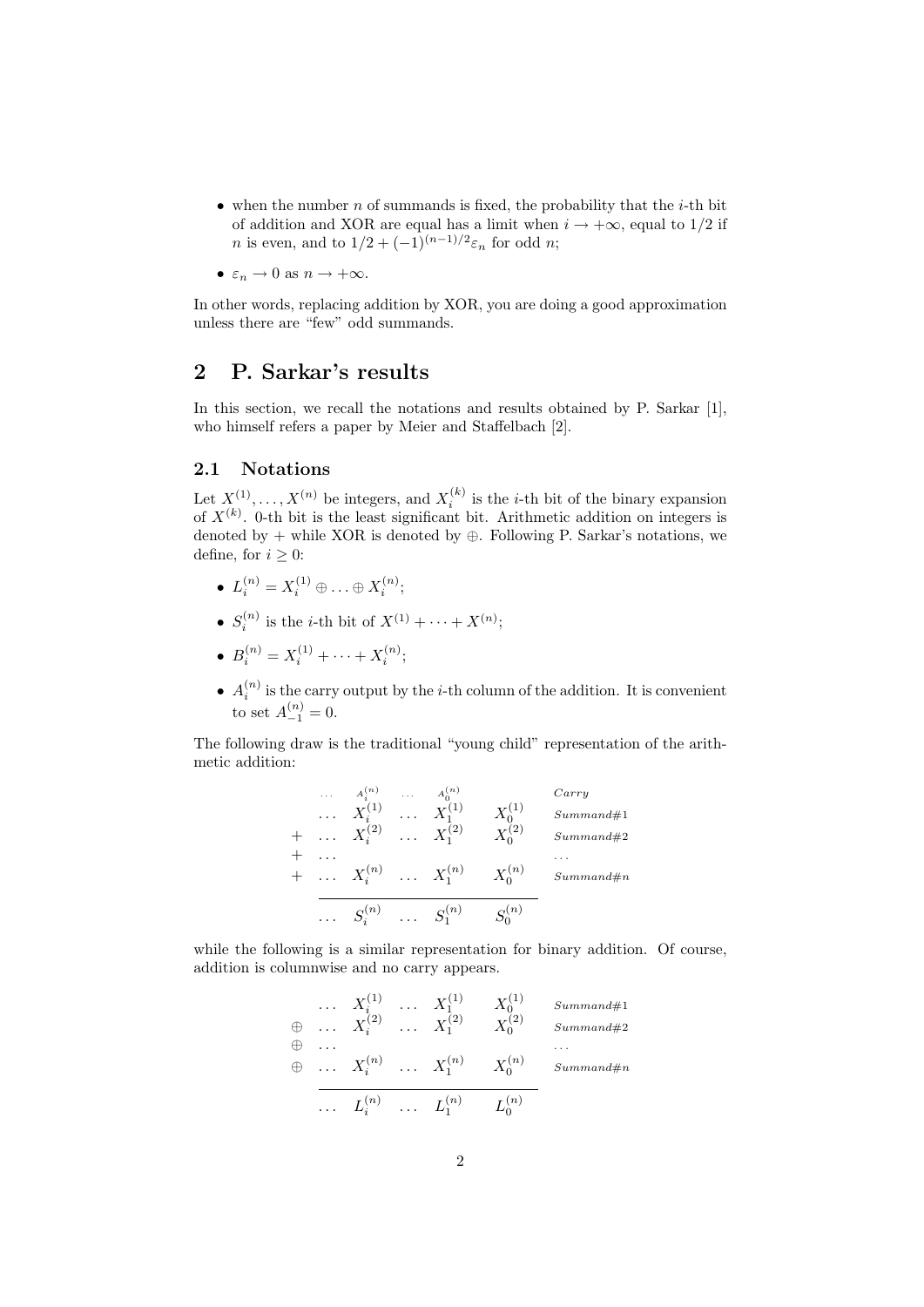### 2.2 Medley of results of [1] and comments

**Lemma 1**  $For i \geq 0, S_i^{(n)} = (A_{i-1}^{(n)} + B_i^{(n)}) \text{ mod } 2$  and  $A_i^{(n)} = (A_{i-1}^{(n)} + B_i^{(n)}) \div 2$ . Comment The two properties are easy to feel when you consider them together and think of how a column addition is performed. Indeed, when you process column *i*, you first have to add up all symbols  $X_i^{(1)}, \ldots, X_i^{(n)}$  and the carry  $A_{i-1}^{(n)}$ coming from the previous column, obtaining the intermediate value  $v = A_{i-1}^{(n)} +$  $B_i^{(n)}$ . Then, young pupils say you "put" something and "retain" something else. Actually, what you "put" is v mod 2, and is  $S_i^{(n)}$ , the *i*-th symbol of the result, and what you "retain" is  $v \div 2$ , and is the *i*-th carry.

Note that the number of summands  $n$  may be more than 2, so that the current carry may exceed 1. In fact, we have (the proof is by induction):

**Lemma 2** For  $i \ge -1$ ,  $A_i^{(n)} \in [0, n-1]$ .

The main concern is to study the correlation between  $L_i^{(n)}$  and  $S_i^{(n)}$ , that is the probability  $\gamma_i^{(n)} = \Pr(L_i^{(n)} = S_i^{(n)})$ . In [1], it is established that:

### Lemma 3

$$
\gamma_i^{(n)} = Pr(A_{i-1}^{(n)} \text{ is even}) = \sum_{even \ s} Pr(A_{i-1}^{(n)} = s)
$$

and

**Theorem 1** For fixed n, the sequence of random variables  $(A_i^{(n)})_{i\geq -1}$  form a homogeneous discrete-time finite-state Markov chain, with:

- state space equal to  $\{0, \ldots, n-1\}$ ;
- transition matrix  $P_n$ , where, for  $0 \leq s, t \leq n-1$ ,

$$
P_n(s,t) = Pr(A_i^{(n)} = t | A_{i-1}^{(n)} = s) = 2^{-n} {n+1 \choose 2t - s + 1}.
$$

The proof of the second result makes use of the easy observations on  $B_i^{(n)}$ :  $B_i^{(n)} = X_i^{(1)} + \cdots + X_i^{(n)}$  is an integer lying in the interval  $[0, n]$ . Because it is the sum of independant random variables satisfying Bernoulli's law with parameter  $1/2$  (unbiased bits),  $B_i^{(n)}$  follows a binomial law  $\mathcal{B}(n, 1/2)$ , such that  $\Pr(B_i^{(n)} = k) = {n \choose k} 2^{-n}.$ 

The Markov chain is proved to be irreducible and aperiodic, which is known to imply that there is unique positive stationary distribution. The remarkable job in [1] is to prove that the latter is given by the mean of Eulerian triangle numbers, so that there are - surprising and beautiful - connections with sequences coming from arithmetic and combinatorial theory:

**Theorem 2** (1) The Markov chain  $(A_i^{(n)})_{i\geq -1}$  is irreducible and aperiodic. (2) The - positive - stationary distribution of the Markov chain  $(A_i^{(n)})_{i\geq -1}$  is given by  $(\alpha_0^{(n)}, \ldots, \alpha_{n-1}^{(n)})$ , where

$$
\alpha_s^{(n)} = \frac{1}{n!} \left\langle \begin{array}{c} n \\ s \end{array} \right\rangle, \quad (0 \le s \le n-1).
$$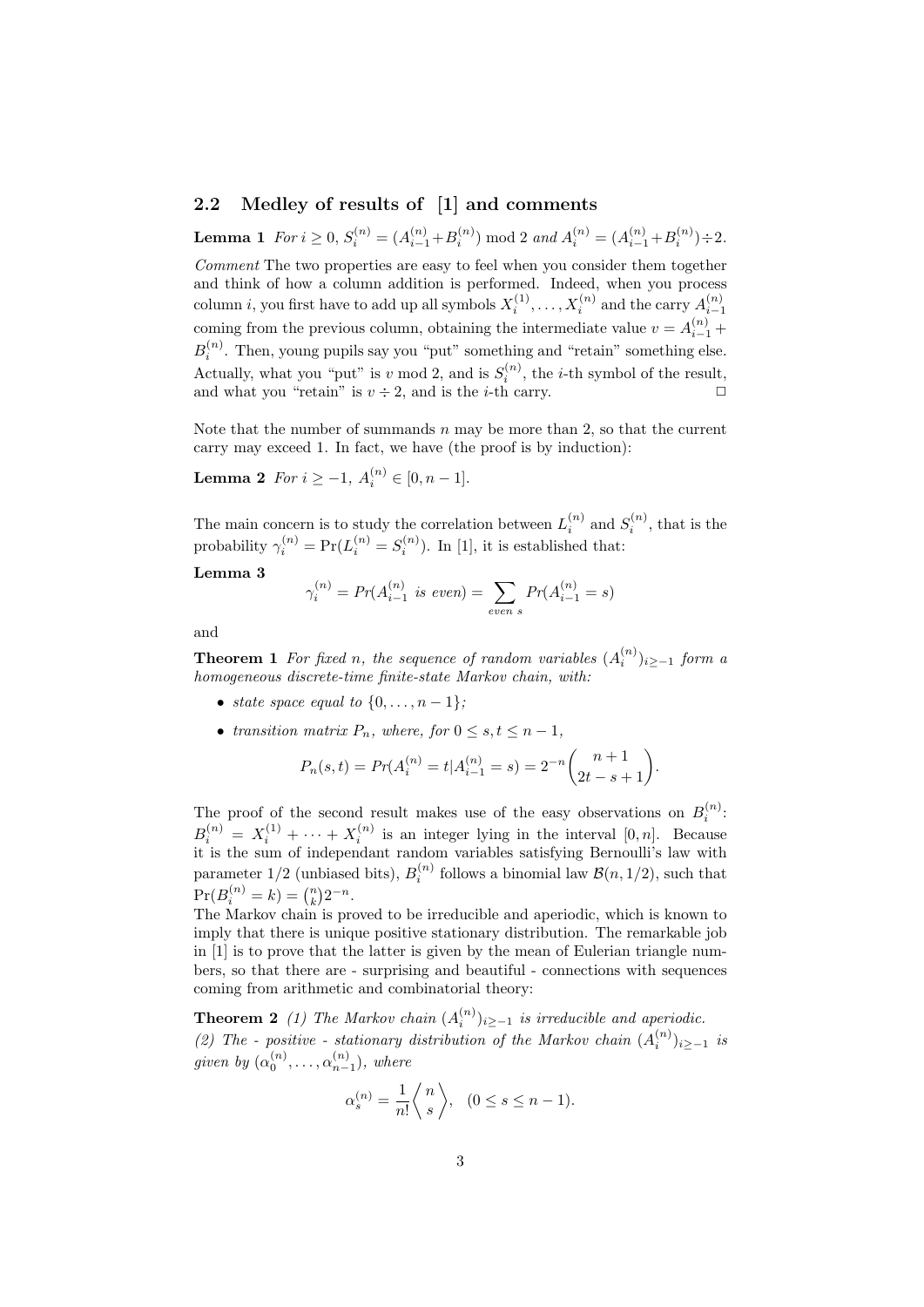Here  $\left\langle n\right\rangle$ s denotes the Eulerian triangle numbers, defined for  $n \geq 2, 0 \leq s \leq n-1$ 1, as the number of permutations of  $\{1, \ldots, n\}$  with s ascents. Two asymptotic results are derived:

**Theorem 3** (1) Convergence when  $i \rightarrow +\infty$  for fixed n:

$$
\lim_{i \to +\infty} \gamma_i^{(n)} = \gamma^{(n)} = \frac{1}{n!} \sum_{even \ s} \left\langle {n \atop s} \right\rangle = \frac{1}{2} \left( 1 + \frac{2^{n+1} (2^{n+1} - 1) b_{n+1}}{(n+1)!} \right);
$$

In particular,

- if n is even,  $\gamma^{(n)} = 1/2$ ;
- if n is odd,  $\gamma^{(n)} = \frac{1}{2}$  $\frac{1}{2}(1+\varepsilon^{(n)})$ , with  $\varepsilon^{(n)} > 0$  (resp. < 0) for  $n \equiv 5 \mod 4$  $(resp. n \equiv 3 \mod 4).$

(2) Convergence when 
$$
n \to +\infty
$$
:  $\lim_{n \to +\infty} \gamma^{(n)} = 1/2$ , and  $\gamma^{(n)} - 1/2 = O((2/\pi)^n)$ .

Here  $b_{n+1}$  denotes the  $(n + 1)$ -th Bernoulli number. Recall the first values of this famous sequence:

|          | bэ | $b_3$ | $b_5$ |              | $b_7$ | $\overline{b}$ $\overline{b}$ | $b_9$ |        | .        |
|----------|----|-------|-------|--------------|-------|-------------------------------|-------|--------|----------|
| <b>+</b> |    |       | ັ     | $\mathbf{r}$ |       |                               |       | $\cup$ | $\cdots$ |

It will derive from our work in section 3 that the convergence  $\lim_{i\to+\infty}\gamma_i^{(n)}=$  $\gamma^{(n)}$  is also exponential:  $O(2^{-i})$  for even n and  $O(2^{-2i})$  for odd n.

Independently, Meier and Staffelbach obtained in [2] the spectrum of  $P_n$  (the proof is by induction on  $n$ ).

**Theorem 4** The eigenvalues of  $P_n$  are  $1, 1/2, \ldots, 1/2^{n-1}$ .

Finally, section 5 in [1] gives elements to compute explicit formulas for some small fixed values of n, that is  $\gamma_i^{(n)}$  as a function of i. This is the point where we propose some improvement.

### 3 Our improvement for explicit formulas

#### 3.1 Formal algebraic approach

### 3.1.1 Obtaining  $\gamma^{(n)}_i$  as a function of i for fixed  $n$

Probability distribution for  $(\Pr(A_{i-1}^{(n)} = s))_{s=0,\dots,n-1}$  is given inductively by the Markov chain. Once again, we make use of notations of [1] and set  $\beta_{i,s}^{(n)} =$  $Pr(A_{i-1}^{(n)} = s)$ . We have, for  $i \geq 0$ ,

$$
(\beta_{i,0}^{(n)},\ldots,\beta_{i,n-1}^{(n)})=(\beta_{i-1,0}^{(n)},\ldots,\beta_{i-1,n-1}^{(n)})P_n
$$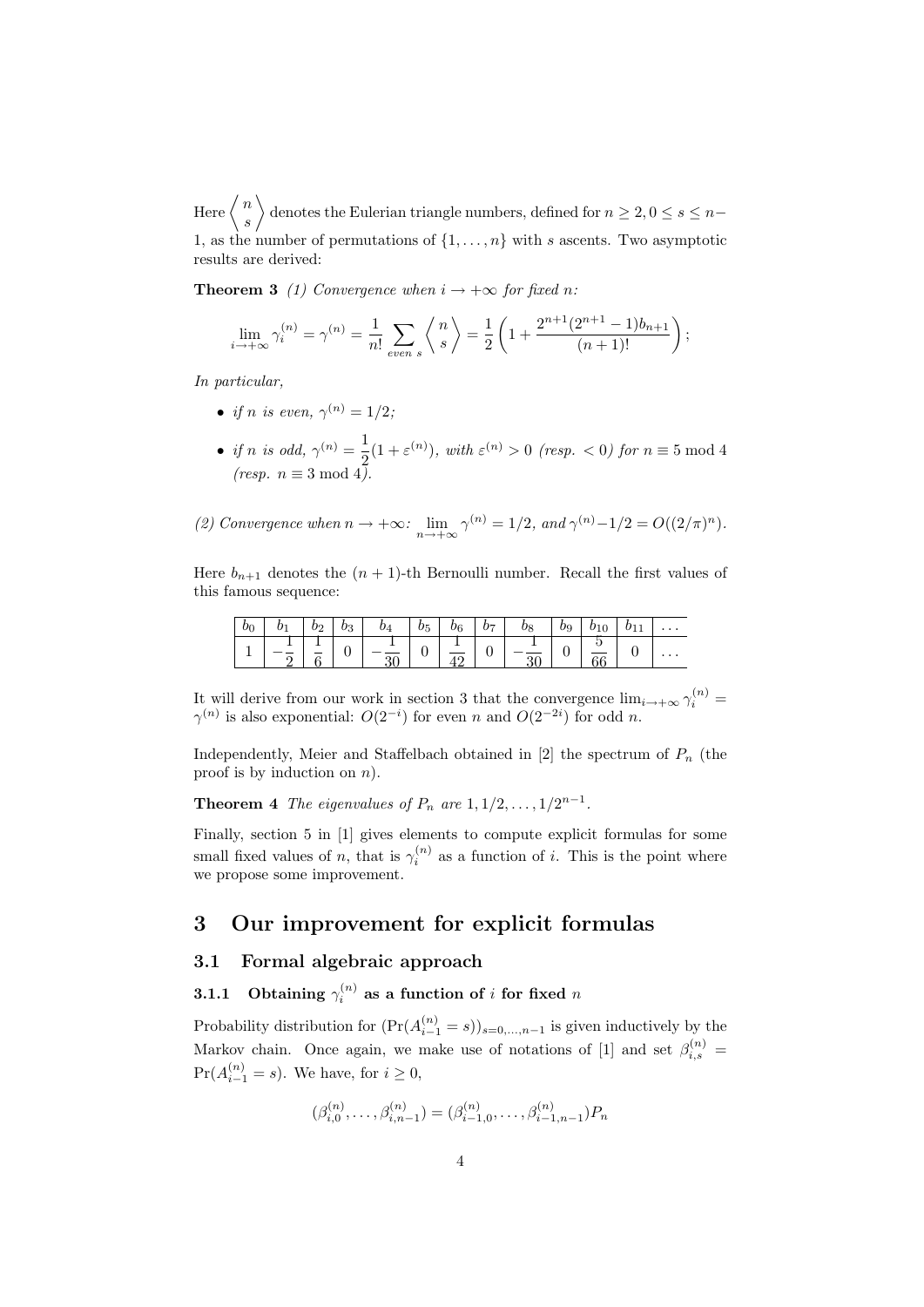and, by an immediate induction,

$$
\begin{array}{rcl}\n(\beta_{i-1,0}^{(n)}, \ldots, \beta_{i-1,n-1}^{(n)}) & = & (\beta_{-1,0}^{(n)}, \ldots, \beta_{-1,n-1}^{(n)}) P_n^i \\
 & = & (1,0,\ldots,0) P_n^i\n\end{array}
$$

where  $P_n^i$  is the *i*-th power of  $P_n$ . In other words, the probability distribution n  $(\beta_{i-1,0}^{(n)},\ldots,\beta_{i-1,n-1}^{(n)})$  at step  $i-1$  is the first row of the matrix  $P_n^i$ . Note that we retrieve that when  $i \to +\infty$ ,  $(\beta_{i,0}^{(n)}, \ldots, \beta_{i,n-1}^{(n)})$  has a limit equal to the stationary distribution<sup>1</sup>. Relatedly, the studied probability  $\gamma_i^{(n)} = \sum_{\text{even } s} \Pr(A_{i-1}^{(n)} = s)$  is equal to the sum of even-index components of the first row of the matrix  $P_n^i$ . We feel convenient, although apparently uselessly artificial, to write it as a row vector-column vector product:

$$
\gamma_i^{(n)} = (\beta_{i-1,0}^{(n)}, \dots, \beta_{i-1,n-1}^{(n)}) \begin{pmatrix} 1 \\ 0 \\ 1 \\ \vdots \end{pmatrix}
$$

where  $\sqrt{ }$  $\overline{\mathcal{L}}$ 1 0 1 0 . . .  $\setminus$ is a column vector whose components are 1 (resp. 0) for even (resp.

odd) indices<sup>2</sup>. Finally, we state the

**Theorem 5** For 
$$
n \ge 2
$$
 and  $i \ge 0$ ,  $\gamma_i^{(n)} = (1, 0, \ldots, 0) P_n^i \begin{pmatrix} 1 \\ 0 \\ 0 \\ \vdots \end{pmatrix}$ .

This a compact closed formula, but with no immediate practical interest since we have to compute  $P_n^i$  to get  $\gamma_i^{(n)}$ . Now, we make use of the knowledge of the spectrum of  $P_n$ . Since there are n pairwise distinct eigenvalues,  $P_n$  is diagonalisable, *i.e.* there exist  $Q \in GL(n, \mathbb{Q})$  such that

$$
P_n = Q^{-1} \begin{pmatrix} 1 & 0 & \dots & 0 \\ 0 & 1/2 & \dots & 0 \\ \dots & \dots & \dots & \dots \\ 0 & 0 & \dots & 1/2^{n-1} \end{pmatrix} Q.
$$

In this form, the rows of  $Q$  give the left eigenvectors of  $P_n$ , in particular the first row of  $Q$  is the stationary distribution of  $P_n$  (up to normalization). It also follows that, for any  $i \geq 0$ :

$$
P_n^i = Q^{-1} \begin{pmatrix} 1 & 0 & \dots & 0 \\ 0 & 1/2^i & \dots & 0 \\ & & \dots & \dots & \\ 0 & 0 & \dots & 1/2^{(n-1)i} \end{pmatrix} Q.
$$

<sup>&</sup>lt;sup>1</sup>Perron-Frobenius' theorem actually says, among other things, that  $P_n^i$  tends to some positive matrix whose rows are all equal to the unique - positive - invariant vector.

<sup>&</sup>lt;sup>2</sup> recall our indices range in  $\{0, \ldots, n-1\}$ .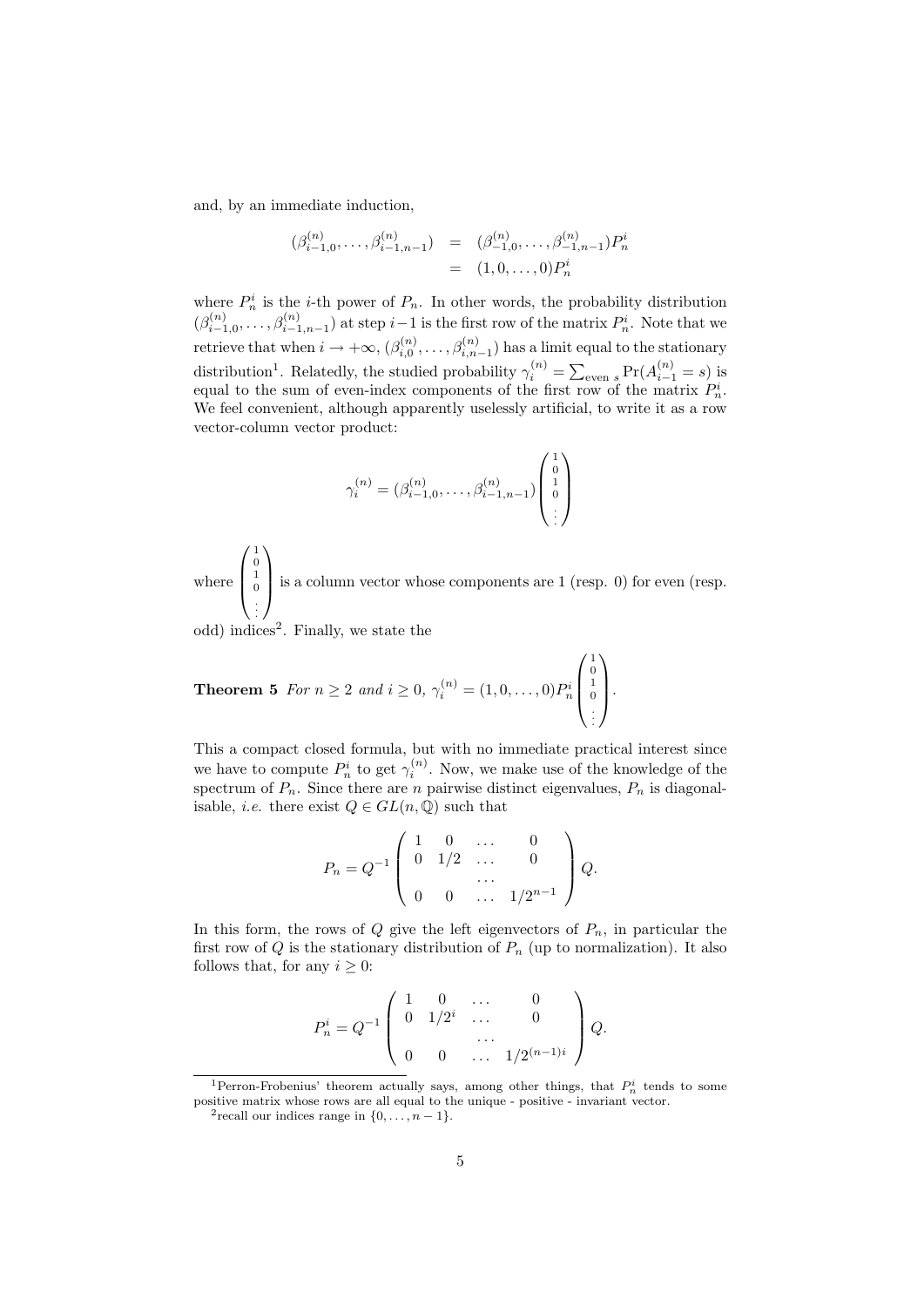Consequently, every coefficient in  $P_n^i$  is a linear combination of  $1, 2^{-i}, \ldots, 2^{-(n-1)i}$ , and so is  $\gamma_i^{(n)}$ : there exist  $g_0^{(n)}, \ldots, g_{n-1}^{(n)} \in \mathbb{Q}$  such that

$$
\forall i \ge 0, \ \gamma_i^{(n)} = \sum_{s=0}^{n-1} g_s^{(n)} 2^{-si}
$$

Such a sequence is a linear recurring sequence whose characteristic (and minimal) polynomial is the one of  $P_n$ , that is  $\prod_{s=0}^{n-1} (X - 2^{-s})$ . Now, it remains to determine coefficients  $g_0^{(n)}, \ldots, g_{n-1}^{(n)}$ . We use the classical methodolgy of linear recurring sequences, that is compute directly the *n* first values of  $\gamma_i^{(n)}$ , for  $i = 0, \ldots, n-1$ , then express them formally and solve the linear system. This approach avoids us to compute matrices  $Q$  and  $Q^{-1}$ . Here we get the following linear system:

$$
\begin{cases}\n\gamma_0^{(n)} = g_0^{(n)} + g_1^{(n)} + \dots + g_{n-1}^{(n)} \\
\gamma_1^{(n)} = g_0^{(n)} + g_1^{(n)} 2^{-1} + \dots + g_{n-1}^{(n)} 2^{-(n-1)} \\
\vdots \\
\gamma_{n-1}^{(n)} = g_0^{(n)} + g_1^{(n)} 2^{-(n-1)} + \dots + g_{n-1}^{(n)} 2^{-(n-1)^2}\n\end{cases}
$$

such that

$$
(\gamma_0^{(n)}, \gamma_1^{(n)}, \dots, \gamma_{n-1}^{(n)}) = (g_0^{(n)}, \dots, g_{n-1}^{(n)}) \begin{bmatrix} 1 & 1 & \dots & 1 \\ 1 & 2^{-1} & \dots & 2^{-(n-1)} \\ \vdots & \vdots & & \vdots \\ 1 & 2^{-(n-1)} & \dots & 2^{-(n-1)^2} \end{bmatrix}
$$

$$
= (g_0^{(n)}, \dots, g_{n-1}^{(n)}) V(1, 2^{-1}, \dots, 2^{-(n-1)})
$$

where "V" stands for Vandermonde (here a square matrix). Since the  $2^{-s}$  are pairwise different, this Vandermonde matrix is invertible. Let us now sum up:

**Theorem 6** Let  $\gamma_i^{(n)} = Pr(L_i^{(n)} = S_i^{(n)})$ . Fix  $n \geq 2$ . The following closed  $formula\ gives\ \gamma_i^{(n)}\ as\ a\ function\ of\ i\colon$ 

$$
\forall i \ge 0, \quad \gamma_i^{(n)} = g_0^{(n)} + g_1^{(n)} 2^{-i} + \dots + g_{n-1}^{(n)} 2^{-(n-1)}
$$

where

$$
(g_0^{(n)}, \ldots, g_{n-1}^{(n)}) = (\gamma_0^{(n)}, \gamma_1^{(n)}, \ldots, \gamma_{n-1}^{(n)}) \ V(1, 2^{-1}, \ldots, 2^{-(n-1)})^{-1}
$$

and the n first values  $\gamma_0^{(n)}$ ,  $\gamma_1^{(n)}$ , ...,  $\gamma_{n-1}^{(n)}$  are computed directly by expression in theorem 5.

Note that our method applies in the same way to the whole matrix  $P_n^i$  (resp. the probability distribution  $(\beta_{i-1,0}^{(n)}, \ldots, \beta_{i-1,n-1}^{(n)})$ , because it satisfies itself the linear recurring equation of characteristic polynomial  $\prod_{s=0}^{n-1} (X - 2^{-s})$ . Namely, there exist matrices  $G_0^{(n)}, \ldots, G_{n-1}^{(n)} \in \text{Mat}_n(\mathbb{Q})$  such that

$$
\forall i \ge 0, \quad P_n^i = G_0^{(n)} + G_1^{(n)} 2^{-i} + \dots + G_{n-1}^{(n)} 2^{-(n-1)i}.
$$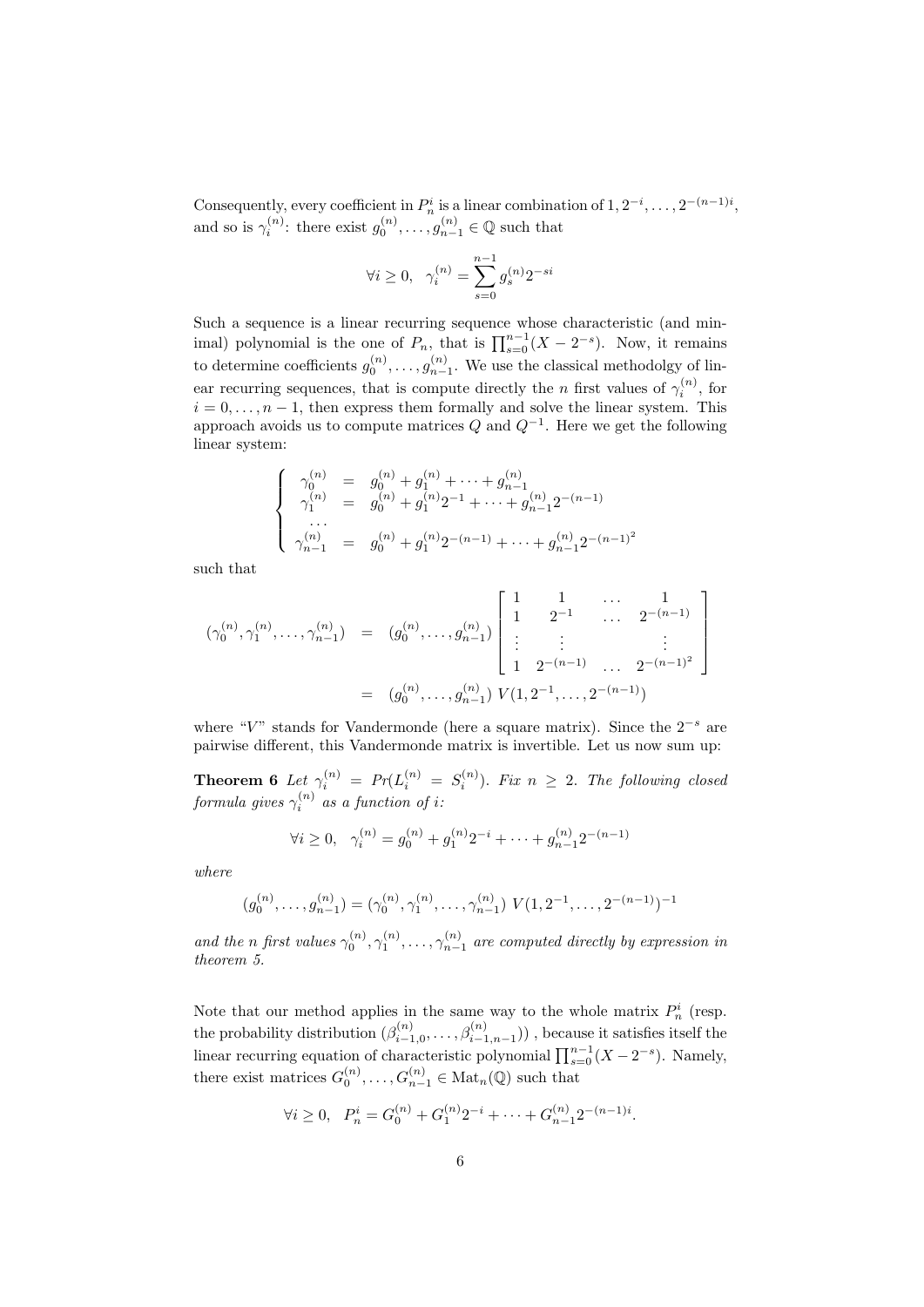We can formally write:

$$
(I_n, P_n, \dots, P_n^{n-1}) = (G_0^{(n)}, \dots, G_{n-1}^{(n)}) \ V(1, 2^{-1}, \dots, 2^{-(n-1)})
$$

and thus

$$
(G_0^{(n)},\ldots,G_{n-1}^{(n)})=(I_n,P_n,\ldots,P_n^{n-1})\ V(1,2^{-1},\ldots,2^{-(n-1)})^{-1},
$$

the latter meaning each  $G_s^{(n)}$  is equal to some linear combination of  $I_n, P_n, \ldots, P_n^{n-1}$ .

#### 3.2 Complexity estimation

### $\textbf{3.2.1} \quad \textbf{Computing}\ \gamma_i^{(n)} \textbf{ and } \textbf{al}.$

For given  $n$ , theorem 6 naturally derives in an algorithm to numerically compute the closed formula. Let us determine its complexity. First step is to compute the  $\gamma_0^{(n)}, \ldots, \gamma_{n-1}^{(n)}$  using theorem 5: it costs  $O(n^3)$  (*n* row vector-matrix products, computing iteratively  $(1,0,\ldots,0)P_n^i$ . Then, we have to compute the inverse of the Vandermonde matrix, which is  $O(n^2)$  (see for example [4])<sup>3</sup>. The overall complexity is therefore  $O(n^3)$ .

If we compute a closed formula of the complete matrix  $P_n^i$  (resp. the probability distribution  $(\beta_{i-1,0}^{(n)}, \ldots, \beta_{i-1,n-1}^{(n)}))$ , the complexity goes to  $O(n^4)$  (resp. remains the same). Indeed, first step is the direct computation of  $P_n^2, \ldots, P_n^{n-1}$ , thus costs  $O(n^4)$  (resp. is as above,  $O(n^3)$ ). Second step is the computation of the inverse of the Vandermonde matrix, as abovee. Third step is the computation of n linear combinations of  $n \times n$  matrices (resp. of n-dimensionnal vectors), that is  $O(n^4)$  (resp. $O(n^3)$ ).

Remark It is worth to note, among other things, that computing explicit formula for  $(\beta_{i-1,0}^{(n)}, \ldots, \beta_{i-1,n-1}^{(n)})$  has essentially the same cost as computing  $\gamma_i^{(n)}$  with all this approach. This is not so surprising because what we do, in fact, is implicitely computing  $(\beta_{i-1,0}^{(n)}, \ldots, \beta_{i-1,n-1}^{(n)})$  and then using the identity:

$$
\gamma_i^{(n)} = (\beta_{i-1,0}^{(n)}, \dots, \beta_{i-1,n-1}^{(n)}) \begin{pmatrix} 1 \\ 0 \\ 1 \\ \vdots \end{pmatrix}.
$$

#### 3.3 Experimental results

We have run our algorithm on small values of  $n$ . Results are given in appendix A. Note that coefficient  $g_0^{(n)}$  is the limit of the studied probability  $\gamma_i^{(n)}$  when  $i \to$  $+\infty$ , and we retrieve P. Sarkar's numerical results for the first values of  $\gamma^{(n)}$ . Moreover, our experimental results suggest some conjecture on the coefficients of the linear combination. Before the statement, we need some notation. We aim to study the sign of elements of the sequence  $(g_1^{(n)}, \ldots, g_{n-1}^{(n)})$ . We write, for instance,  $(g_1^{(n)},...,g_{n-1}^{(n)}) = (+0 - 0 ...)$  to mean  $g_1^{(n)} > 0, g_2^{(n)} = 0,....$ Now we can state the conjecture, as follows:

<sup>3</sup>Note that the generic inversion algorithm would suffice here since the dominating complexity of is  $O(n^3)$ , at first step.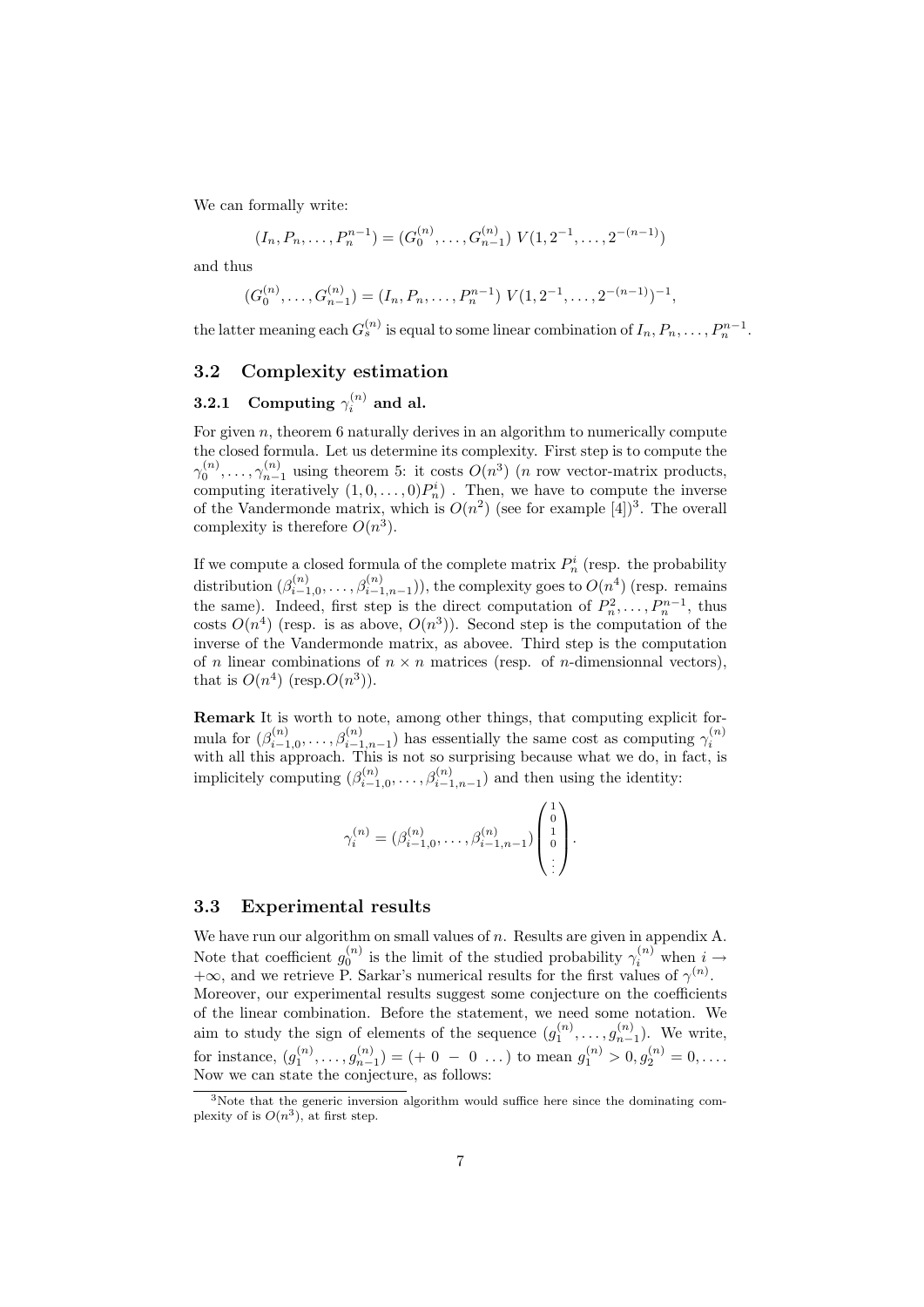Conjecture 1 For  $n > 2$ ,

- if  $n \equiv 2 \mod 4$ ,  $(g_1^{(n)}, \ldots, g_{n-1}^{(n)}) = (+ 0 \ldots 0 +)$ ;
- if  $n \equiv 3 \mod 4$ ,  $(g_1^{(n)}, \ldots, g_{n-1}^{(n)}) = (0 + 0 \ldots 0 +)$ ;
- if  $n \equiv 4 \mod 4$ ,  $(g_1^{(n)}, \ldots, g_{n-1}^{(n)}) = (-0 + \ldots 0 +)$ ;
- if  $n \equiv 5 \mod 4$ ,  $(g_1^{(n)}, \ldots, g_{n-1}^{(n)}) = (0 0 + \ldots 0 +)$ ;

The conjecture has been checked for  $2 \le n \le 65$  by numerical computations.

### 3.4 (Pseudo) Open problem: fully explicit formula

At this point, we have written  $\gamma_i^{(n)}$  as a function of  $i \geq 0$ , for fixed n, say  $f_n(i)$ . We would like to write  $\gamma_i^{(n)}$  as an explicit function of n and i.

In our first post, we said that we had no idea to tackle this issue. But, see section 5, the problem indeed has a solution that was suggested to us a few days ago. It happens to prove Conjecture 1 too.

### 4 Study of the  $q$ -ary addition

### 4.1 Introduction

In this section, which is independent on the previous one, we generalize Sarkar's approach to any numeration basis. Namely, we assume that summands are integers written is base  $q$ , and we try to approximate the symbols of the arithmetic addition by modulo q addition of the symbols of the summands. For sake of simplicity, we will call "digit" such these symbols, as they are called in the specific case of base  $q = 10$ . Moreover, the latter is indeed a good numerical example to make up one's mind of how the things work.

#### 4.2 Notations

Let  $X^{(1)}, \ldots, X^{(n)}$  be integers, and  $X_i^{(k)}$  is the *i*-th digit of the *q*-ary expansion of  $X^{(k)}$ . 0-th digit is the least significant digit. Now variables  $X_i^{(k)}$  are in  $\{0, \ldots, q-1\}$ . To save additional notations, integers addition and modulo q addition will both be denoted by  $+$ , and to avoid any confusion, we will explicitely write "mod  $q$ " in the latter case. We keep the same capital letters to denote similar objects, such that, for  $i \geq 0$ :

- $L_i^{(n)} = X_i^{(1)} + \cdots + X_i^{(n)} \bmod q;$
- $S_i^{(n)}$  is the *i*-th digit of  $X^{(1)} + \cdots + X^{(n)}$ ;
- $B_i^{(n)} = X_i^{(1)} + \cdots + X_i^{(n)};$
- $A_i^{(n)}$  is the carry output by the *i*-th column of the addition. It is convenient to set  $A_{-1}^{(n)} = 0$ .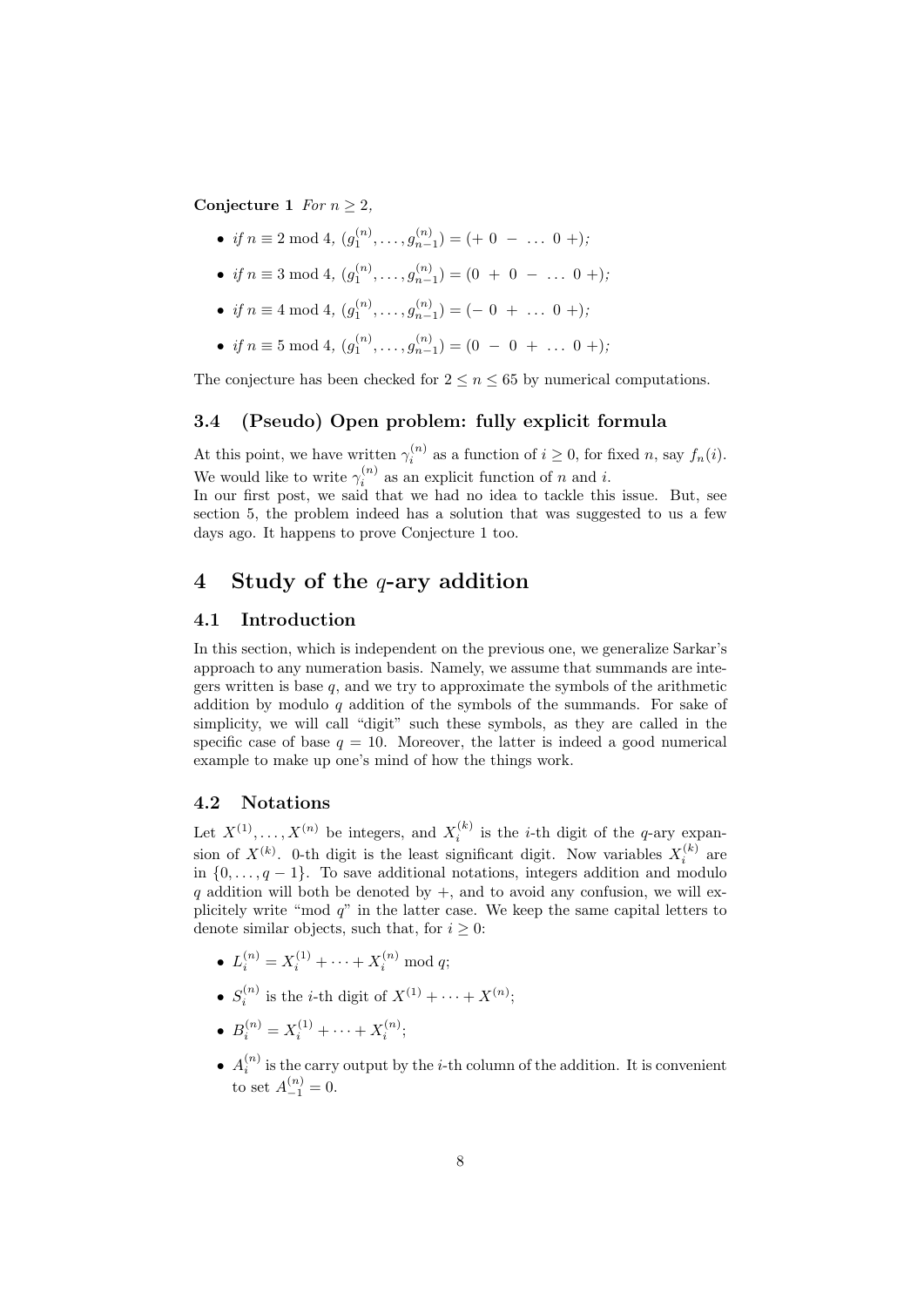The following drawings represent both additions. Arithmetic addition

| $\cdots$ | $A_i^{(n)}$              | $\cdots$ | $A_0^{(n)}$          |               | Carry     |
|----------|--------------------------|----------|----------------------|---------------|-----------|
|          | $\ldots X_i^{(1)}$       | $\cdots$ | $X_1^{(1)}$          | $X_0^{(1)}$   | Summand#1 |
| $\ldots$ | $X_i^{(2)}$              |          | $\cdots X_1^{(2)}$   | $X^{(2)}_{0}$ | Summand#2 |
|          |                          |          |                      |               | .         |
|          | $\ldots X_i^{(n)}$       |          | $\cdots X_1^{(n)}$   | $X^{(n)}_{0}$ | Summand#n |
|          | $\ldots \quad S_i^{(n)}$ |          | $\ldots$ $S_1^{(n)}$ | $S^{(n)}_{0}$ |           |

q-ary modular addition

. . . X(1) i . . . X(1) <sup>1</sup> X (1) 0 Summand#1 + . . . X(2) i . . . X(2) <sup>1</sup> X (2) 0 Summand#2 + . . . . . . + . . . X(n) i . . . X(n) <sup>1</sup> X (n) 0 Summand#n . . . L(n) i . . . L(n) <sup>1</sup> L (n) 0

We aim to study the correlation between  $L_i^{(n)}$  and  $S_i^{(n)}$ , that is  $\gamma_i^{(n)} = \Pr(L_i^{(n)} =$  $S_i^{(n)}$ ). Note that here both  $L_i^{(n)}$  and  $S_i^{(n)}$  are digits, *i.e.* numbers in  $\{0, \ldots, q-\}$ 1}.

### 4.3 Similar results as in the binary addition

Lemma 4  $For i \geq 0$ 

$$
S_i^{(n)} = (A_{i-1}^{(n)} + B_i^{(n)}) \mod q
$$
  

$$
A_i^{(n)} = (A_{i-1}^{(n)} + B_i^{(n)}) \div q
$$

The proof is essentially the same as in the one presented above: "put" something and "retain" something else.  $\Box$ 

We now study the values of the carry sequence. Of course, some things have changed and the various variables now range in more general subsets. For example,  $B_i^{(n)}$  may take all integer values in  $\{0, \ldots, n(q-1)\}$ . Among all these modifications, the following result on  $A_i^{(n)}$  is somehow remarkable: it establishes that the values are in  $\{0, \ldots, n-1\}$ , as previously, independently on the value of q.

#### Lemma 5

$$
For \ i \ge -1, \ \ A_i^{(n)} \in [0, n-1]
$$

*Proof* We reproduce the induction. The property is true for  $i = -1$ . Assume that it holds at step  $i - 1$   $(i \ge 0)$ . Then

$$
A_i^{(n)} = \left\lfloor \frac{A_{i-1}^{(n)} + B_i^{(n)}}{q} \right\rfloor \le \left\lfloor \frac{n-1 + n(q-1)}{q} \right\rfloor = \left\lfloor n-1 + \frac{q-1}{q} \right\rfloor = n-1,
$$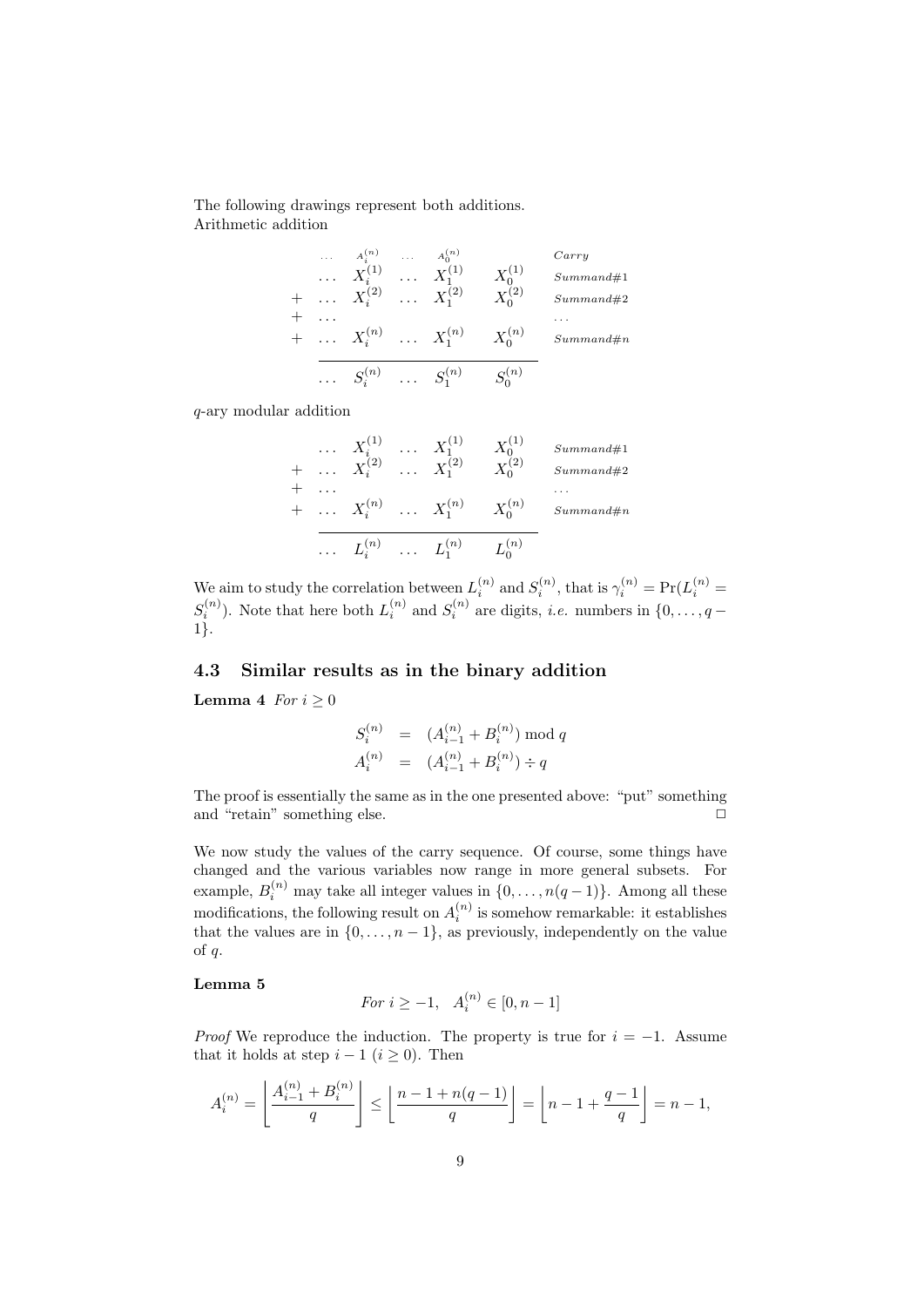and property holds at step i.  $\Box$ 

The following result explicitly relates the studied correlation with the values of  $A_i^{(n)}$ .

**Lemma 6** For  $n > 2, i > 0$ , we have

$$
\gamma_i^{(n)} = Pr(A_{i-1}^{(n)} \equiv 0 \mod q) = \sum_{s \equiv 0 \mod q} Pr(A_{i-1}^{(n)} = s)
$$

*Proof* We have  $S_i^{(n)} = A_{i-1}^{(n)} + X_i^{(1)} + \cdots + X_i^{(n)} \mod q = A_{i-1}^{(n)} + L_i^{(n)} \mod q$ . Moreover,  $S_i^{(n)}$  and  $L_i^{(n)}$  are in  $\{0, \ldots, n-1\}$ . Therefore,  $L_i^{(n)} = S_i^{(n)} \Leftrightarrow A_{i-1}^{(n)} =$ 0 mod  $q$ , and the conclusion follows.

To study the probability distribution of values of  $A_i^{(n)}$ , we follow the same methodology as [1]. The main difference is that  $X_i^{(k)}$  are no longer Bernoulli variables, hence  $B_i^{(n)}$  has no longer binomial distribution. The following section focuses on the new distribution.

#### 4.4 Multi-uniform probability law

Let  $X_1, \ldots, X_n$  discrete random variables, independent identically distributed (i.i.d.), following the uniform distribution law over  $\{0, \ldots, q-1\}$  (denoted by  $U(q)$ . Let  $Y = X_1 + \cdots + X_n$ . The case  $q = 2$  leads to the classical Bernoulli and binomial laws. In the general case, we are able to give some closed expression for the distribution of  $Y$ . For this purpose, generating functions are a powerful tool. Recall that, for a (discrete  $\mathbb N$ -valued) variable  $X$ , the generating function  $\phi_X$  is a formal series in  $\mathbb{R}[[z]]$ , defined by  $\phi_X(z) = E[z^X] = \sum_k \Pr(X = k)z^k$ .

**Theorem 7** Let  $X_1, \ldots, X_n$  *i.i.d.* random variables with uniform distribution  $U(q)$ . Then the probability distribution of random variable  $Y = X_1 + \cdots + X_n$ is given by

$$
Pr(Y = k) = \sum_{\substack{k_0 \ge 0, \ldots, k_{q-1} \ge 0, \ k_0 + \cdots + k_{q-1} = n, \\ k_1 + 2k_2 + \cdots + (q-1)k_{q-1} = k}} \frac{1}{q^n} \frac{n!}{k_0! k_1! \ldots k_{q-1}!} \quad \text{for } 0 \le k \le n(q-1),
$$
\n
$$
= 0 \quad \text{otherwise.}
$$

We call this law the *multiuniform law with parameters q and n* and denote it  $\mathcal{M}\mathcal{U}(q, n)$ . Note that  $\mathcal{M}\mathcal{U}(2, n)$  coincide with binomial law with parameters n and 1/2.

*Proof* Since  $X_1, \ldots, X_n$  are independent random variables, we have  $\phi_Y(z) =$  $\phi_{X_1}(z) \dots \phi_{X_n}(z)$ . (assumption "identically distributed" is not necessary for this specific equality). For each  $X_k$ , the generating function is  $\phi_{X_k}(z) = \frac{1}{q} (1 + z + \cdots + z^{q-1})$ , so that

$$
\phi_Y(z) = \frac{1}{q^n} (1 + z + \dots + z^{q-1})^n
$$
  
= 
$$
\sum_{\substack{k_0 \ge 0, \dots, k_{q-1} \ge 0, \\ k_0 + \dots + k_{q-1} = n}} \frac{1}{q^n} \frac{n!}{k_0! k_1! \dots k_{q-1}!} z^{k_1 + 2k_2 + \dots + (q-1)k_{q-1}} \tag{1}
$$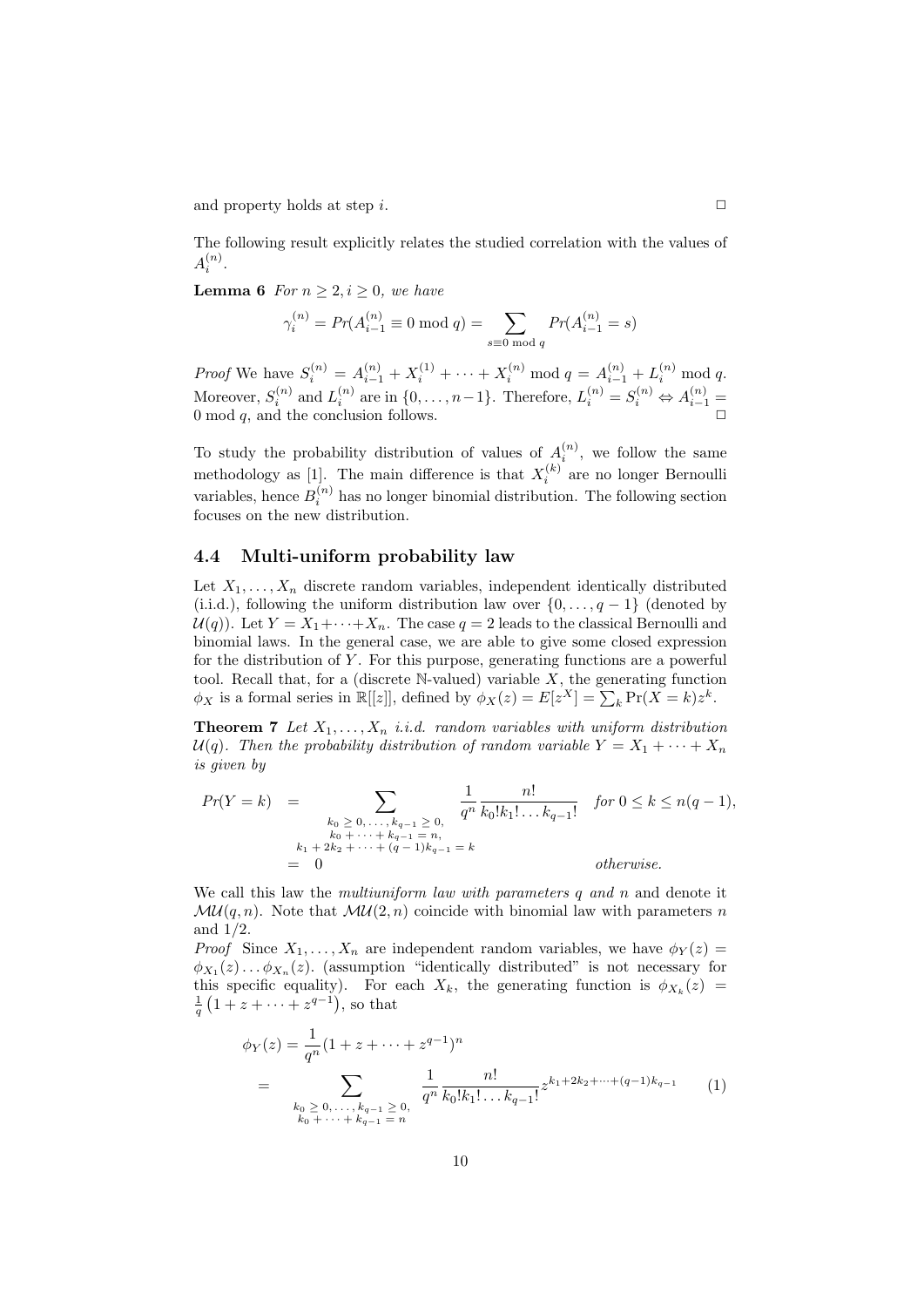Expression of  $Pr(Y = k)$  is given by the coefficient of  $z^k$  in equation (1).  $\Box$ 

### 4.5 The Markov chain of carries

We fix some  $n \geq 2$ . Random variable  $B_i^{(n)}$  follows multiuniform  $\mathcal{M}\mathcal{U}(q,n)$ distribution, for which a – complex ! – closed formula have been found. Note that it is independant on *i*. Consequently, equality  $A_i^{(n)} = (A_{i-1}^{(n)} + B_i^{(n)}) \div q$ implies that  $(A_i^{(n)})_{i \geq -1}$  is a homogeneous discrete-time finite-state Markov chain of order 1. The initial probability distribution, for  $i = -1$ , is  $(1, 0, \ldots, 0)$ . Let us compute the transition matrix: for every  $s, t \in \{0, \ldots, n-1\},\$ 

$$
\{A_i^{(n)} = t | A_{i-1}^{(n)} = s\} \Leftrightarrow \left\lfloor \frac{s + B_i^{(n)}}{q} \right\rfloor = t
$$
  

$$
\Leftrightarrow t \le \frac{s + B_i^{(n)}}{q} < t + 1 \Leftrightarrow qt - s \le B_i^{(n)} < q(t + 1) - s
$$

We derive the

**Theorem 8** Let  $P_{n,q}$  be the transition matrix of the Markov chain  $(A_i^{(n)})_{i\geq -1}$ . For  $0 \leq s, t \leq n-1$ ,

$$
P_{n,q}(s,t) = \sum_{qt-s \le k_1+2k_2+\cdots+(q-1)k_{q-1} \le qt-s+q-1} \frac{1}{q^n} {n \choose k_1,\ldots,k_{q-1}}.
$$

where we use the following - non standard - notation for multinomial (here q-nomial) coefficient:

$$
\binom{n}{k_1, \dots, k_{q-1}} = \frac{n!}{k_1! \dots k_{q-1}!(n - k_1 - \dots - k_{q-1})!} \quad \text{if } \begin{cases} k_1, \dots, k_{q-1} \ge 0, \\ k_1 + \dots + k_{q-1} \le n, \\ 0 \quad \text{otherwise.} \end{cases}
$$

*Proof* From definition of  $P_{n,q}$  and theorem 7, we have

$$
P_{n,q}(s,t) = \Pr(A_i^{(n)} = t | A_{i-1}^{(n)} = s) = \Pr(qt - s \le B_i^{(n)} \le qt - s + q - 1)
$$
  
= 
$$
\sum_{\substack{k_0 \ge 0, \ldots, k_{q-1} \ge 0, \\ k_0 + \cdots + k_{q-1} = n, \\ qt - s \le k_1 + 2k_2 + \cdots + (q-1)k_{q-1} \le qt - s + q - 1}} \frac{1}{q^n} \frac{n!}{k_0! k_1! \ldots k_{q-1}!}
$$
  
= 
$$
\sum_{\substack{k_1 \ge 0, \ldots, k_{q-1} \ge 0, \\ k_1 + \cdots + k_{q-1} \le n, \\ qt - s \le k_1 + 2k_2 + \cdots + (q-1)k_{q-1} \le qt - s + q - 1}} \frac{n!}{q^n} \frac{n!}{(n - k_1 - \cdots - k_{q-1})! k_1! \ldots k_{q-1}!}.
$$

The last equality comes from the last but one by a change of indices in the summation (removal of  $k_0$ ). It leads to the desired form applying our notation for q-nomials.  $\Box$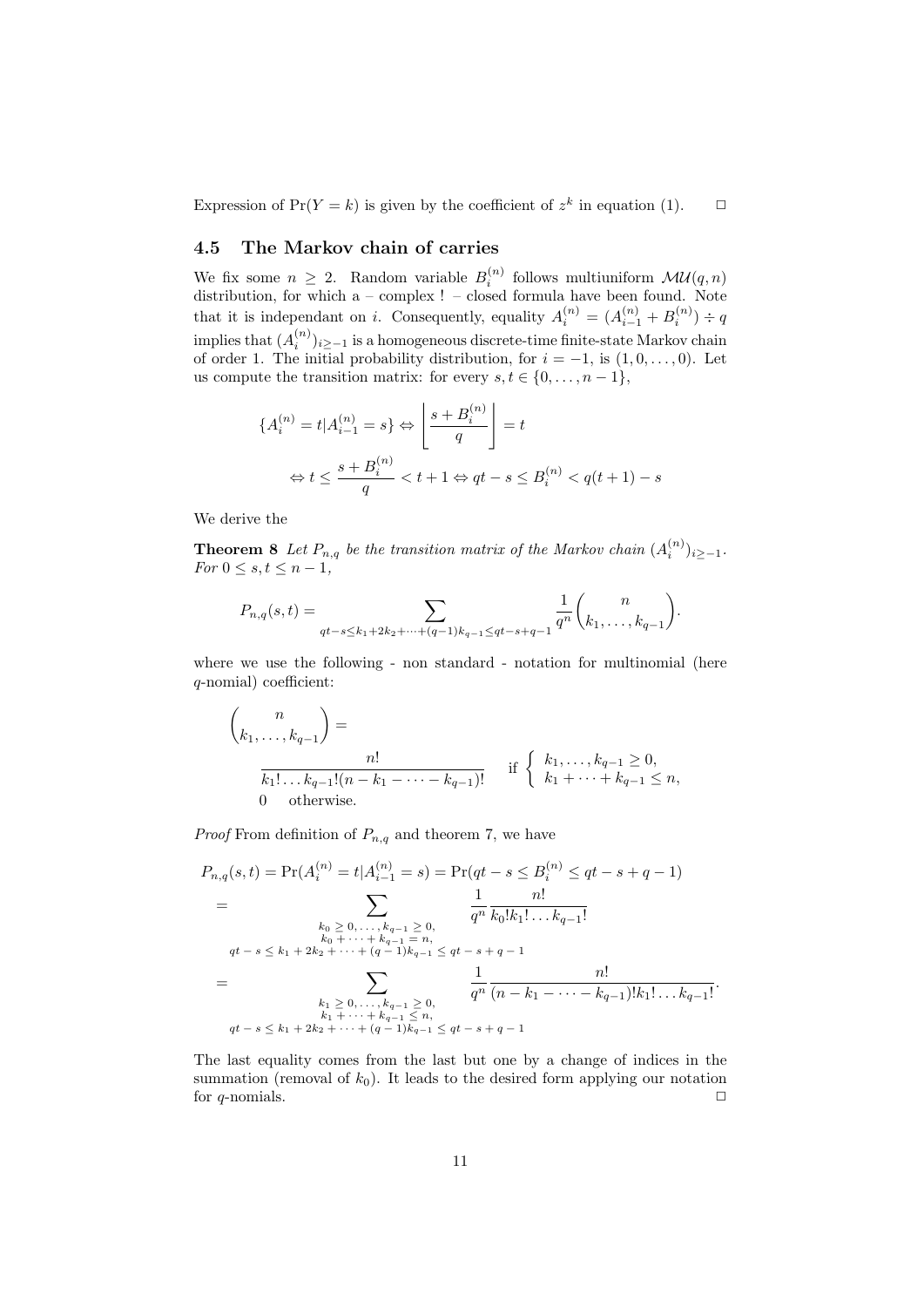#### 4.6 Experimental - and conjectural - results

We have done some computations for small values of n and q, namely  $4 \leq n \leq 7$ and  $2 \leq q \leq 7$ . They suggest the following conjecture.

Conjecture 2 (1) The eigenvalues of  $P_{n,q}$  are  $1, q^{-1}, \ldots, q^{-(n-1)}$ . (2) Left eigen vectors of  $P_{n,q}$  do not depend on q. In matricial setting, there exists  $Q \in GL(n, \mathbb{Q})$  that does not depend on q such that

$$
P_{n,q} = Q^{-1} \left( \begin{array}{cccc} 1 & 0 & \dots & 0 \\ 0 & 1/q & \dots & 0 \\ \dots & \dots & \dots & \dots \\ 0 & 0 & \dots & 1/q^{n-1} \end{array} \right) Q.
$$

Comments We believe that (1) may be proved by induction in a similar way as in [2]. But the generalization of the proof is not straightforward at all. Expression for  $P_{n,q}(s,t)$  is much more complex than in the binary case, and imply delicate handlings of q-nomial coefficients.

On the other hand, we have absolute no idea nor initiating key to prove  $(2)$ , which we find really amazing.

If the first part of the conjecture is true, then it is straightforward to obtain closed expressions for  $\gamma_i^{(n)}$ , for fixed n by the same methodology. Probability  $\gamma_i^{(n)}$  is as a linear combination of  $1, q^{-i}, \ldots, q^{-(n-1)i}$ , hence has some limit  $\gamma^{(n)}$ as  $i \to +\infty$ .

As a further work, we plan to perform experimental investigations on the form of these closed formulas. For example, among other things, we will be able to examine values of  $\gamma^{(n)}$  to see if

- they are close or equal to  $1/q$  (our reasonable guess);
- they have some limit close or equal to  $1/q$  when  $n \to +\infty$ .

### 5 Very late news

After the first post of our work (Feb 2010), we have been told that our conjectures had actually been studied and proved in a paper by Holte [3]. Consequently, they can in fact be raised as theorems. Although it is a little disappointing not to be original, we have decided to leave our work on the archive, for the sake of common knowledge. The paper [3] is scientifically rich and very pleasant to read. We recommend it. It contains very clever computational tricks, far more efficient than ours. Let us quote, for example, an alternative expression for coefficients in Markov matrix of  $q$ -ary case. Instead of involving multinomial coefficients, Holte writes, up to notations, something like

$$
(1 + z + \dots + z^{q-1})^n = (1 - z^q)^n (1 - z)^{-n}
$$
  
= 
$$
\left(\sum_{r=0}^{+\infty} \binom{n}{r} (-z^q)^r \right) \left(\sum_{s=0}^{+\infty} \binom{n+s-1}{s} z^s \right)
$$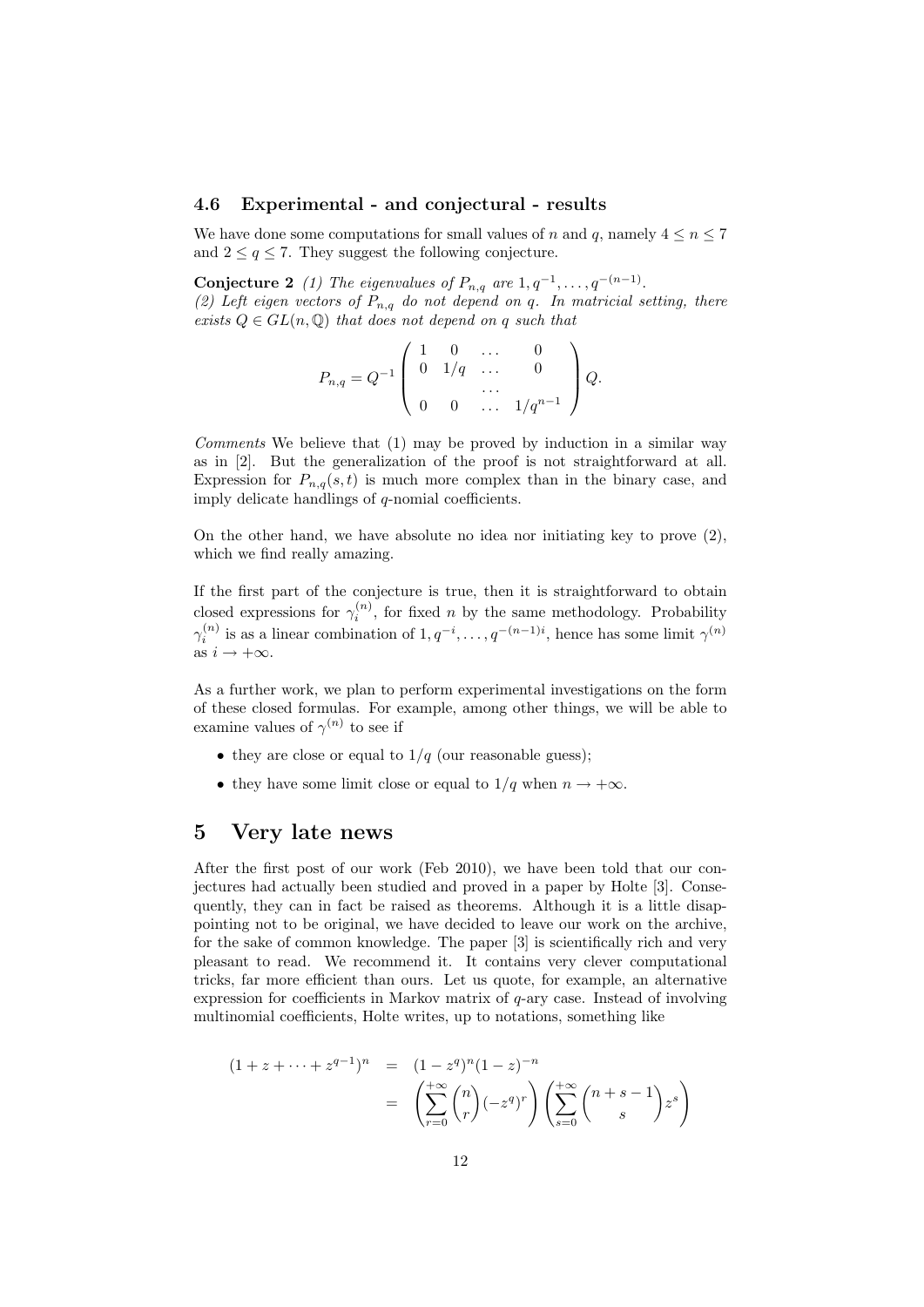such that everything can be expressed with combinations of binomial coefficients. As another example, the same trick leads to an alternative expression of the multi-uniform probability law:

$$
\Pr(Y = k) = \frac{1}{q^n} \sum_{r=0}^{\lfloor k/q \rfloor} (-1)^r \binom{n}{r} \binom{n+k-rq-1}{n-1}.
$$

Ernst Schulte-Geers, who brought Holte's paper to us, has further investigated Holte's results and suggests us a solution for fully explicit formula, our "pseudo open problem" in section 3.4, that turns to solve also our Conjecture 1. The formula is the following:

$$
\gamma_i^{(n)} = \frac{1}{2} + \sum_{j=0}^{n-1} \frac{2^n (2^{n-j+1} - 1)}{n!(n-j+1)} \begin{bmatrix} n \\ n-j \end{bmatrix} b_{n-j+1} 2^{-ij},
$$

where  $b_k$  are, as above, the Bernoulli numbers, and  $\begin{bmatrix} n \\ k \end{bmatrix}$ k are the Stirling numbers of first kind. For the sake of completeness, we recall two possible definitions of the latter:

• (combinatorial)  $\begin{bmatrix} n \\ n \end{bmatrix}$ k is the number of ways to arrange *n* elements into  $k$ cycles;

 $k=0$ 

• (algebraic)  $\begin{bmatrix} n \\ n \end{bmatrix}$ k satisfy the polynomial identity  $X(X + 1)...(X + n - 1) = \sum_{n=1}^{n}$  $\lceil n$ k  $\bigg]X^k.$ 

### 6 Conclusion

In this paper, we investigate approximations of arithmetic addition by  $q$ -ary addition. We first deal with the case  $q = 2$ , and taking P. Sarkar's work [1] as starting point, we explain a systematic way to obtain closed formulas. Then we show that the general  $q$ -ary case has important similarities with the binary one, the main of which being the Markov chain formed by the carries. We give expression of the matrix with the help of q-nomial coefficients. Experimental computations lead to re discover some conjectures on the Markov matrix, that in fact were proven in Holte's paper.

### Acknowledgements

We wish to thank Palash Sarkar for paying attention to our sollicitations, and encouraging us to post our work. We wish to thank Ernst Schulte-Geers for bringing Holte's paper to us and suggesting the solution for our "open problem" in section 3.4.

Finally, we would like to apologize to J.M. Holte for our ignoring his paper in our first post, which was not intended of course.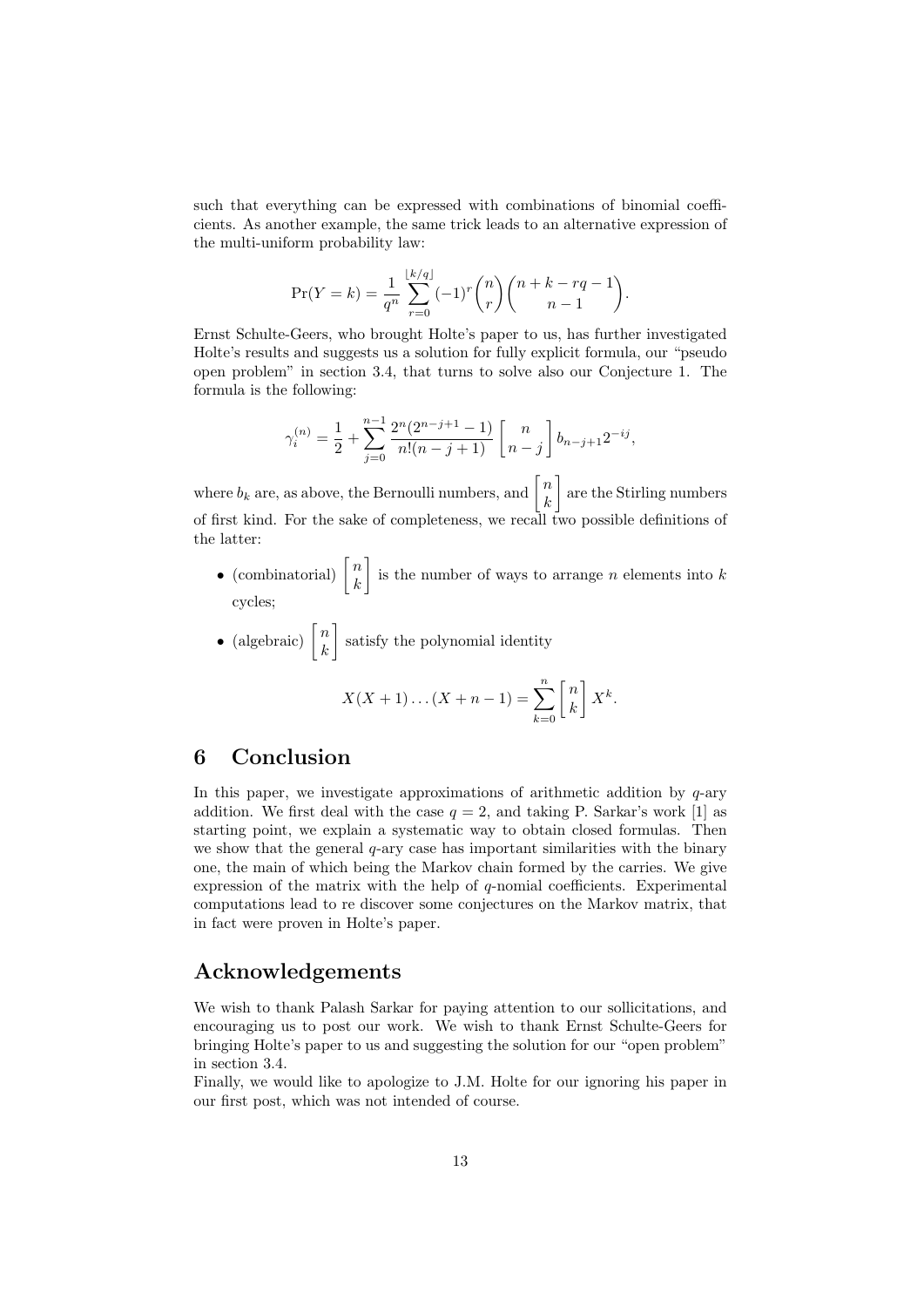## References

- [1] P. Sarkar: On Approximating Addition by Exclusive OR, eprint 2009/047.
- [2] O. Staffelbach, W. Meier: Cryptographic Significance of the Carry for Ciphers based on Integer Addition, Crypto 1990, LNCS volume 537, pages 601-614, Springer.
- [3] J.M. Holte: Carries, Combinatorics and an Amazing Matrix, The American Mathematical Monthly, Vol 104 N.2 (feb. 1997).
- $[4]$ http://lumimath.univ-mrs.fr/~jlm/travaux/livretab/node23.html.